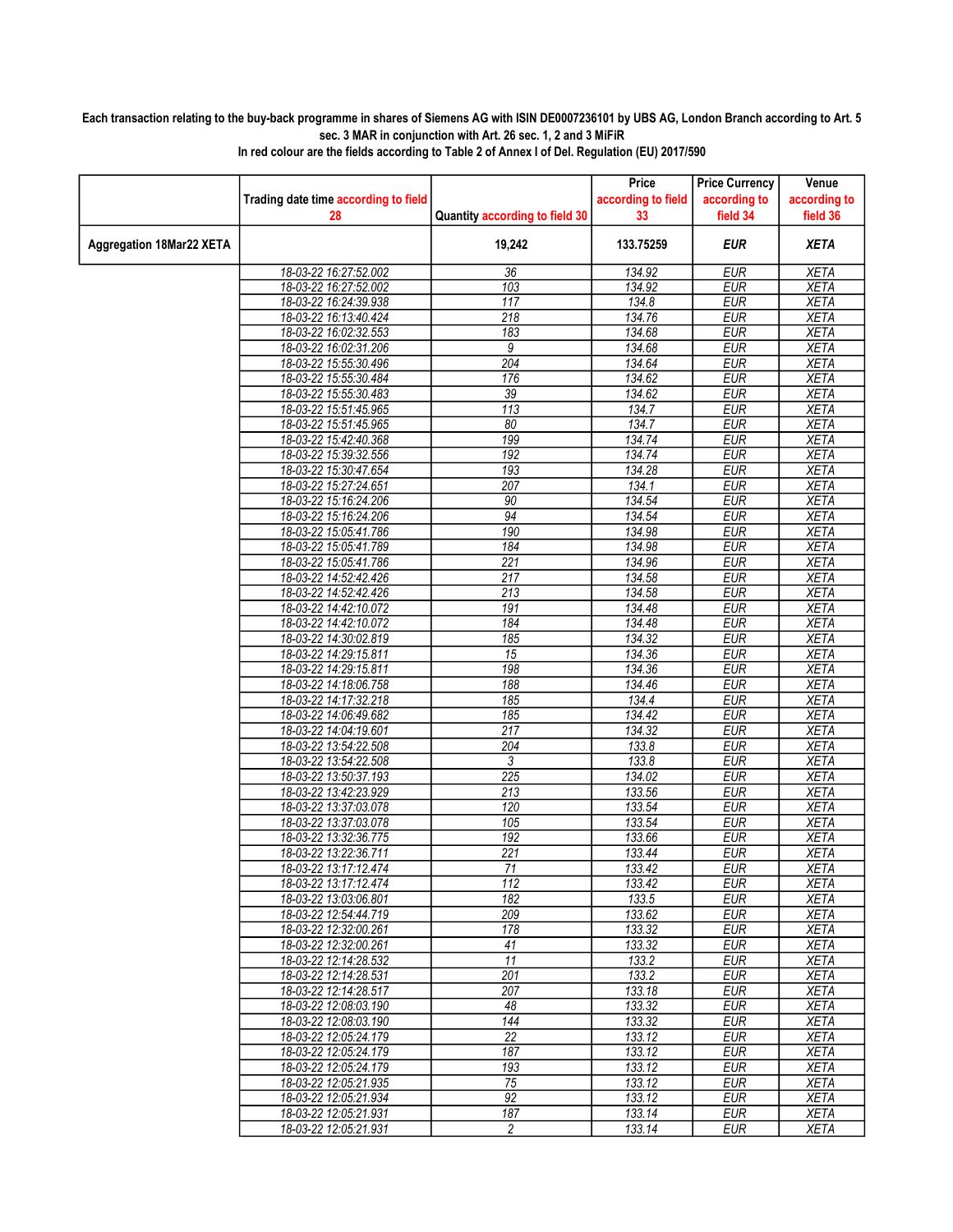| 18-03-22 12:05:21.934 | 58               | 133.12 | <b>EUR</b> | <b>XETA</b> |
|-----------------------|------------------|--------|------------|-------------|
| 18-03-22 12:05:21.932 | 146              | 133.12 | <b>EUR</b> | <b>XETA</b> |
| 18-03-22 12:05:21.931 | 33               | 133.14 | <b>EUR</b> | <b>XETA</b> |
| 18-03-22 12:05:21.931 | 131              | 133.14 | <b>EUR</b> | <b>XETA</b> |
| 18-03-22 12:05:21.931 | $\overline{52}$  | 133.14 | <b>EUR</b> | <b>XETA</b> |
| 18-03-22 12:05:19.002 | 301              | 133.14 | <b>EUR</b> | <b>XETA</b> |
| 18-03-22 12:05:19.002 | 200              | 133.14 | <b>EUR</b> | <b>XETA</b> |
|                       |                  |        |            |             |
| 18-03-22 11:59:29.731 | $\overline{c}$   | 132.38 | <b>EUR</b> | <b>XETA</b> |
| 18-03-22 11:59:29.731 | 214              | 132.38 | <b>EUR</b> | <b>XETA</b> |
| 18-03-22 11:57:32.740 | 21               | 132.8  | <b>EUR</b> | <b>XETA</b> |
| 18-03-22 11:57:32.740 | 134              | 132.8  | <b>EUR</b> | <b>XETA</b> |
| 18-03-22 11:57:32.740 | 42               | 132.8  | <b>EUR</b> | <b>XETA</b> |
| 18-03-22 11:37:24.192 | 198              | 133    | <b>EUR</b> | <b>XETA</b> |
| 18-03-22 11:34:22.326 | 210              | 132.78 | <b>EUR</b> | <b>XETA</b> |
| 18-03-22 11:15:18.955 | 114              | 132.8  | <b>EUR</b> | <b>XETA</b> |
| 18-03-22 11:15:18.955 | 105              | 132.8  | <b>EUR</b> | <b>XETA</b> |
| 18-03-22 11:13:32.411 | 208              | 132.62 | <b>EUR</b> | <b>XETA</b> |
| 18-03-22 11:13:32.411 | 6                | 132.62 | <b>EUR</b> | <b>XETA</b> |
| 18-03-22 10:59:23.649 | 197              | 133.4  | <b>EUR</b> | <b>XETA</b> |
| 18-03-22 10:59:23.649 | 185              | 133.4  | <b>EUR</b> | <b>XETA</b> |
| 18-03-22 10:58:15.008 | 127              | 133.34 | <b>EUR</b> | <b>XETA</b> |
|                       |                  |        | <b>EUR</b> |             |
| 18-03-22 10:58:15.000 | 7                | 133.34 |            | <b>XETA</b> |
| 18-03-22 10:58:14.999 | 39               | 133.34 | EUR        | <b>XETA</b> |
| 18-03-22 10:58:14.999 | $\overline{2}$   | 133.34 | <b>EUR</b> | <b>XETA</b> |
| 18-03-22 10:58:14.708 | $\overline{35}$  | 133.34 | <b>EUR</b> | <b>XETA</b> |
| 18-03-22 10:58:14.688 | 50               | 133.34 | <b>EUR</b> | <b>XETA</b> |
| 18-03-22 10:58:14.658 | 100              | 133.34 | <b>EUR</b> | <b>XETA</b> |
| 18-03-22 10:58:14.708 | 15               | 133.34 | <b>EUR</b> | <b>XETA</b> |
| 18-03-22 10:57:07.384 | 188              | 133.26 | <b>EUR</b> | <b>XETA</b> |
| 18-03-22 10:57:03.919 | $\overline{225}$ | 133.28 | <b>EUR</b> | <b>XETA</b> |
| 18-03-22 10:56:30.704 | 191              | 133.14 | <b>EUR</b> | <b>XETA</b> |
| 18-03-22 10:55:44.057 | 29               | 133.04 | <b>EUR</b> | <b>XETA</b> |
| 18-03-22 10:55:44.057 | 181              | 133.04 | <b>EUR</b> | <b>XETA</b> |
| 18-03-22 10:54:59.999 | $\overline{c}$   | 133.08 | <b>EUR</b> | <b>XETA</b> |
| 18-03-22 10:54:59.999 | 25               | 133.08 | <b>EUR</b> | <b>XETA</b> |
| 18-03-22 10:54:59.753 | 26               | 133.08 | <b>EUR</b> | <b>XETA</b> |
| 18-03-22 10:54:59.732 | 50               | 133.08 | <b>EUR</b> | <b>XETA</b> |
| 18-03-22 10:54:59.712 | 50               | 133.08 | <b>EUR</b> | <b>XETA</b> |
| 18-03-22 10:54:59.682 |                  |        |            |             |
|                       | 42               | 133.08 | <b>EUR</b> | <b>XETA</b> |
| 18-03-22 10:54:59.632 | 51               | 133.08 | <b>EUR</b> | <b>XETA</b> |
| 18-03-22 10:54:59.583 | 141              | 133.08 | EUR        | <b>XETA</b> |
| 18-03-22 10:54:12.796 | 203              | 133.12 | <b>EUR</b> | <b>XETA</b> |
| 18-03-22 10:53:44.917 | 184              | 133.08 | <b>EUR</b> | <b>XETA</b> |
| 18-03-22 10:53:08.572 | 223              | 133.18 | <b>EUR</b> | <b>XETA</b> |
| 18-03-22 10:52:43.879 | 199              | 133.2  | <b>EUR</b> | <b>XETA</b> |
| 18-03-22 10:52:29.455 | 68               | 133.26 | <b>EUR</b> | <b>XETA</b> |
| 18-03-22 10:52:11.229 | 201              | 133.28 | <b>EUR</b> | <b>XETA</b> |
| 18-03-22 10:51:19.097 | 145              | 133.3  | <b>EUR</b> | <b>XETA</b> |
| 18-03-22 10:51:19.097 | 66               | 133.3  | <b>EUR</b> | <b>XETA</b> |
| 18-03-22 10:51:14.732 | 74               | 133.32 | <b>EUR</b> | <b>XETA</b> |
| 18-03-22 10:51:14.682 | 100              | 133.32 | <b>EUR</b> | <b>XETA</b> |
| 18-03-22 10:51:14.632 | 6                | 133.32 | <b>EUR</b> | <b>XETA</b> |
| 18-03-22 10:51:14.330 | 27               | 133.32 | <b>EUR</b> | <b>XETA</b> |
| 18-03-22 10:50:11.317 | 87               | 133.48 | <b>EUR</b> | <b>XETA</b> |
| 18-03-22 10:50:11.317 | 130              | 133.48 | <b>EUR</b> | <b>XETA</b> |
| 18-03-22 10:50:07.577 | 35               | 133.54 | <b>EUR</b> | <b>XETA</b> |
| 18-03-22 10:50:07.577 | 57               | 133.54 | <b>EUR</b> | <b>XETA</b> |
|                       | 93               |        |            |             |
| 18-03-22 10:50:07.577 |                  | 133.54 | <b>EUR</b> | <b>XETA</b> |
| 18-03-22 10:43:00.188 | 206              | 134.18 | <b>EUR</b> | <b>XETA</b> |
| 18-03-22 10:41:51.173 | 224              | 134.26 | <b>EUR</b> | <b>XETA</b> |
| 18-03-22 10:22:47.849 | 116              | 133.34 | <b>EUR</b> | <b>XETA</b> |
| 18-03-22 10:22:47.849 | 87               | 133.34 | <b>EUR</b> | <b>XETA</b> |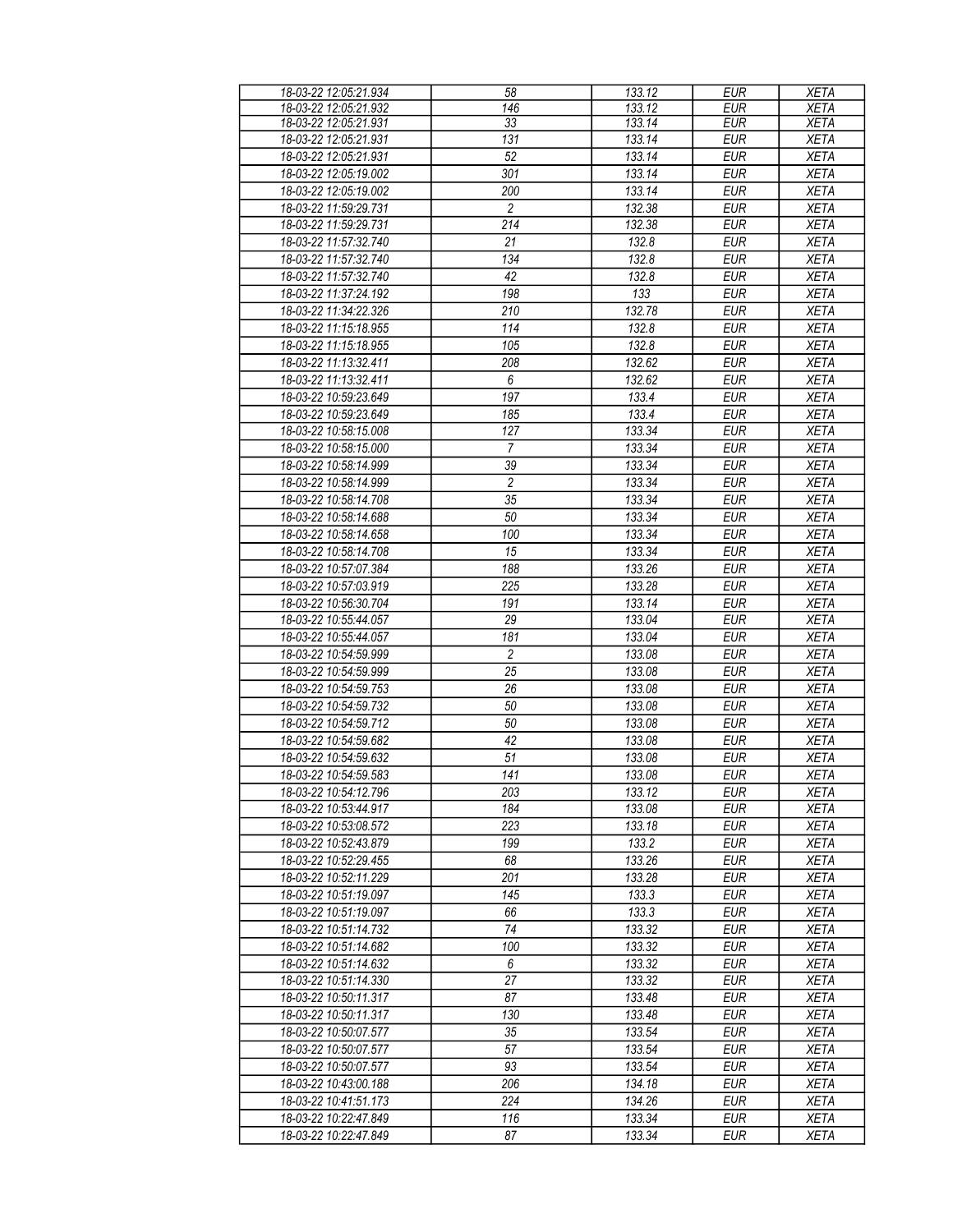| 18-03-22 10:21:35.240 | 200 | 133.22 | <b>EUR</b> | <b>XETA</b> |
|-----------------------|-----|--------|------------|-------------|
| 18-03-22 10:05:15.268 | 224 | 133.68 | <b>EUR</b> | <b>XETA</b> |
| 18-03-22 10:05:15.268 | 194 | 133.68 | <b>EUR</b> | <b>XETA</b> |
| 18-03-22 09:48:32.445 | 131 | 133.34 | <b>EUR</b> | <b>XETA</b> |
| 18-03-22 09:48:32.445 | 62  | 133.34 | <b>EUR</b> | <b>XETA</b> |
| 18-03-22 09:31:33.538 | 14  | 133.7  | <b>EUR</b> | <b>XETA</b> |
| 18-03-22 09:31:33.538 | 173 | 133.7  | <b>EUR</b> | <b>XETA</b> |
| 18-03-22 09:31:31.952 | 70  | 133.74 | <b>EUR</b> | <b>XETA</b> |
| 18-03-22 09:31:31.952 | 118 | 133.74 | <b>EUR</b> | <b>XETA</b> |
| 18-03-22 09:31:31.943 | 214 | 133.72 | <b>EUR</b> | <b>XETA</b> |
| 18-03-22 09:15:06.347 | 207 | 133.58 | <b>EUR</b> | <b>XETA</b> |
| 18-03-22 09:14:25 054 | 210 | 133.66 | <b>EUR</b> | <b>XETA</b> |
| 18-03-22 09:00:13.176 | 216 | 134.02 | <b>EUR</b> | <b>XETA</b> |
| 18-03-22 08:58:23.278 | 47  | 133.74 | <b>EUR</b> | <b>XETA</b> |
| 18-03-22 08:58:23.278 | 173 | 133.74 | <b>EUR</b> | <b>XETA</b> |
| 18-03-22 08:44:00.282 | 222 | 133.7  | <b>EUR</b> | <b>XETA</b> |
| 18-03-22 08:43:06.929 | 104 | 133.78 | <b>EUR</b> | <b>XETA</b> |
| 18-03-22 08:43:06.929 | 109 | 133.78 | <b>EUR</b> | <b>XETA</b> |
| 18-03-22 08:31:26.496 | 188 | 133.74 | <b>EUR</b> | <b>XETA</b> |
| 18-03-22 08:30:57.951 | 128 | 133.82 | <b>EUR</b> | <b>XETA</b> |
| 18-03-22 08:30:57.951 | 96  | 133.82 | <b>EUR</b> | <b>XETA</b> |
| 18-03-22 08:21:43.613 | 201 | 134.28 | <b>EUR</b> | <b>XETA</b> |
| 18-03-22 08:21:43.613 | 207 | 134.28 | <b>EUR</b> | <b>XETA</b> |
| 18-03-22 08:13:09.020 | 208 | 134.94 | <b>EUR</b> | <b>XETA</b> |
| 18-03-22 08:11:08.973 | 62  | 134.4  | <b>EUR</b> | <b>XETA</b> |
| 18-03-22 08:11:08.973 | 145 | 134.4  | <b>EUR</b> | <b>XETA</b> |
| 18-03-22 08:04:38.325 | 184 | 134.66 | <b>EUR</b> | <b>XETA</b> |
| 18-03-22 08:04:05.298 | 186 | 134.88 | <b>EUR</b> | <b>XETA</b> |
| 18-03-22 08:04:05.298 | 14  | 134.88 | <b>EUR</b> | <b>XETA</b> |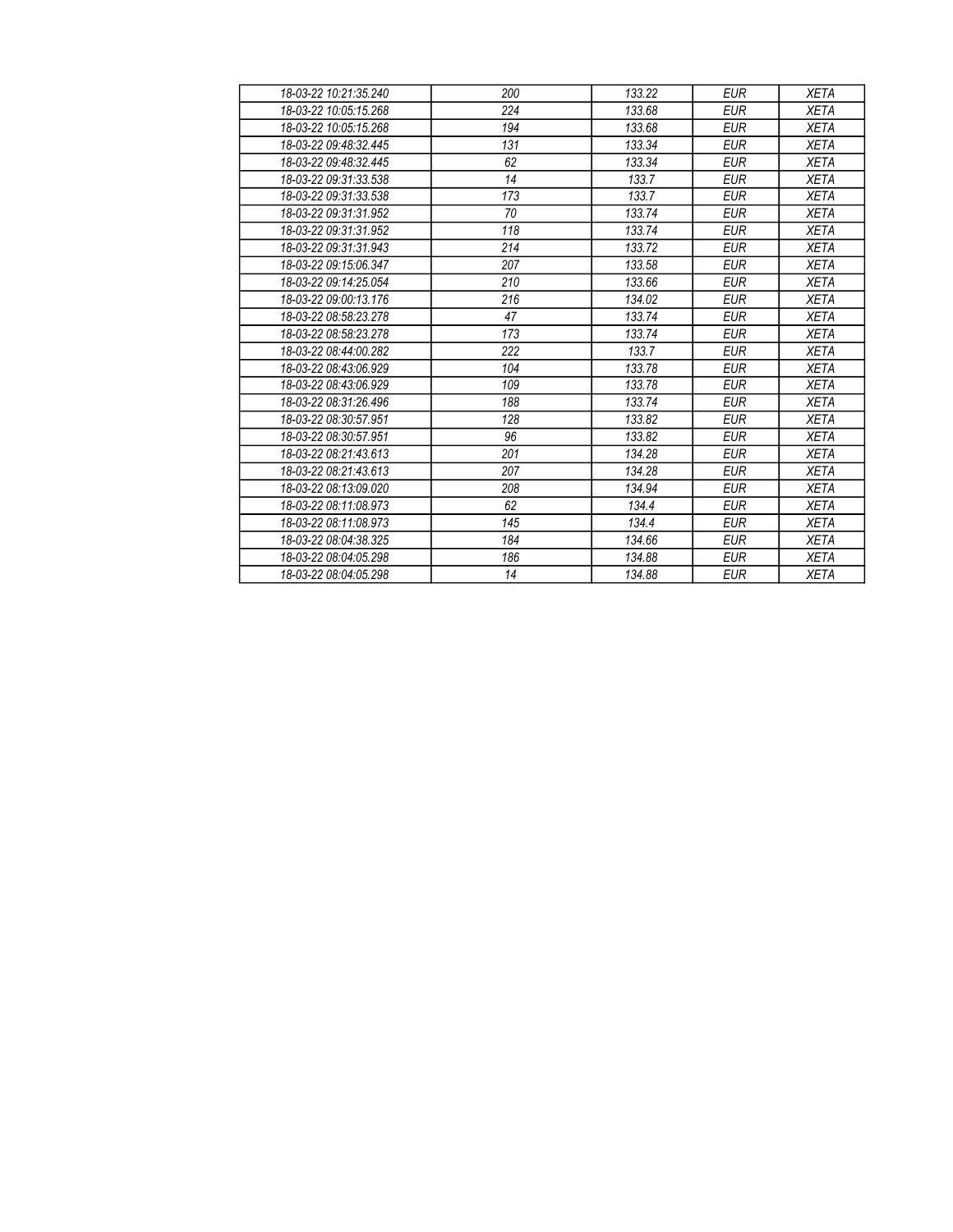## Each order relating to the buy-back programme above according to Art. 5 sec. 3 MAR in conjunction with Art. 25 sec. 1 and 2 MiFiR

In red colour are the fields according to Table 2 of the Annex of Del. Regulation (EU) 2017/580; alternatively you may report the

| Date and Time according to field 9 | <b>Segment MIC code</b><br>according to field 16 | <b>Transaction price</b><br>according to field 28 | <b>Price currency according</b><br>to field 29 | <b>Buy-sell indicator</b><br>according to field 32 |
|------------------------------------|--------------------------------------------------|---------------------------------------------------|------------------------------------------------|----------------------------------------------------|
| 18-03-22 16:27:52.002              | <b>XETA</b>                                      | 134.92                                            | <b>EUR</b>                                     | <b>BUY</b>                                         |
| 18-03-22 16:27:52.002              | <b>XETA</b>                                      | 134.92                                            | <b>EUR</b>                                     | <b>BUY</b>                                         |
| 18-03-22 16:24:39.938              | <b>XETA</b>                                      | 134.8                                             | <b>EUR</b>                                     | <b>BUY</b>                                         |
| 18-03-22 16:13:40.424              | <b>XETA</b>                                      | 134.76                                            | <b>EUR</b>                                     | <b>BUY</b>                                         |
| 18-03-22 16:02:32.553              | <b>XETA</b>                                      | 134.68                                            | <b>EUR</b>                                     | <b>BUY</b>                                         |
| 18-03-22 16:02:31.206              | <b>XETA</b>                                      | 134.68                                            | <b>EUR</b>                                     | <b>BUY</b>                                         |
| 18-03-22 15:55:30.496              | <b>XETA</b>                                      | 134.64                                            | <b>EUR</b>                                     | <b>BUY</b>                                         |
| 18-03-22 15:55:30.484              | <b>XETA</b>                                      | 134.62                                            | <b>EUR</b>                                     | <b>BUY</b>                                         |
| 18-03-22 15:55:30.483              | <b>XETA</b>                                      | 134.62                                            | <b>EUR</b>                                     | <b>BUY</b>                                         |
| 18-03-22 15:51:45.965              | <b>XETA</b>                                      | 134.7                                             | <b>EUR</b>                                     | <b>BUY</b>                                         |
| 18-03-22 15:51:45.965              | <b>XETA</b>                                      | 134.7                                             | <b>EUR</b>                                     | <b>BUY</b>                                         |
| 18-03-22 15:42:40.368              | <b>XETA</b>                                      | 134.74                                            | <b>EUR</b>                                     | <b>BUY</b>                                         |
| 18-03-22 15:39:32.556              | <b>XETA</b>                                      | 134.74                                            | <b>EUR</b>                                     | <b>BUY</b>                                         |
| 18-03-22 15:30:47.654              | <b>XETA</b>                                      | 134.28                                            | <b>EUR</b>                                     | <b>BUY</b>                                         |
| 18-03-22 15:27:24.651              | <b>XETA</b>                                      | 134.1                                             | <b>EUR</b>                                     | <b>BUY</b>                                         |
| 18-03-22 15:16:24.206              | <b>XETA</b>                                      | 134.54                                            | <b>EUR</b>                                     | <b>BUY</b>                                         |
| 18-03-22 15:16:24.206              | <b>XETA</b>                                      | 134.54                                            | <b>EUR</b>                                     | <b>BUY</b>                                         |
| 18-03-22 15:05:41.786              | <b>XETA</b>                                      | 134.98                                            | <b>EUR</b>                                     | <b>BUY</b>                                         |
| 18-03-22 15:05:41.789              | <b>XETA</b>                                      | 134.98                                            | <b>EUR</b>                                     | <b>BUY</b>                                         |
| 18-03-22 15:05:41.786              | <b>XETA</b>                                      | 134.96                                            | <b>EUR</b>                                     | <b>BUY</b>                                         |
| 18-03-22 14:52:42.426              | <b>XETA</b>                                      | 134.58                                            | <b>EUR</b>                                     | <b>BUY</b>                                         |
| 18-03-22 14:52:42.426              | <b>XETA</b>                                      | 134.58                                            | <b>EUR</b>                                     | <b>BUY</b>                                         |
| 18-03-22 14:42:10.072              | <b>XETA</b>                                      | 134.48                                            | <b>EUR</b>                                     | <b>BUY</b>                                         |
| 18-03-22 14:42:10.072              | <b>XETA</b>                                      | 134.48                                            | <b>EUR</b>                                     | <b>BUY</b>                                         |
| 18-03-22 14:30:02.819              | <b>XETA</b>                                      | 134.32                                            | <b>EUR</b>                                     | <b>BUY</b>                                         |
| 18-03-22 14:29:15.811              | <b>XETA</b>                                      | 134.36                                            | <b>EUR</b>                                     | <b>BUY</b>                                         |
| 18-03-22 14:29:15.811              | <b>XETA</b>                                      | 134.36                                            | <b>EUR</b>                                     | <b>BUY</b>                                         |
| 18-03-22 14:18:06.758              | <b>XETA</b>                                      | 134.46                                            | <b>EUR</b>                                     | <b>BUY</b>                                         |
| 18-03-22 14:17:32.218              | <b>XETA</b>                                      | 134.4                                             | <b>EUR</b>                                     | <b>BUY</b>                                         |
| 18-03-22 14:06:49.682              | <b>XETA</b>                                      | 134.42                                            | <b>EUR</b>                                     | <b>BUY</b>                                         |
| 18-03-22 14:04:19.601              | <b>XETA</b>                                      | 134.32                                            | <b>EUR</b>                                     | <b>BUY</b>                                         |
| 18-03-22 13:54:22.508              | <b>XETA</b>                                      | 133.8                                             | <b>EUR</b>                                     | <b>BUY</b>                                         |
| 18-03-22 13:54:22.508              | <b>XETA</b>                                      | 133.8                                             | <b>EUR</b>                                     | <b>BUY</b>                                         |
| 18-03-22 13:50:37.193              | <b>XETA</b>                                      | 134.02                                            | <b>EUR</b>                                     | <b>BUY</b>                                         |
| 18-03-22 13:42:23.929              | <b>XETA</b>                                      | 133.56                                            | <b>EUR</b>                                     | <b>BUY</b>                                         |
| 18-03-22 13:37:03.078              | <b>XETA</b>                                      | 133.54                                            | <b>EUR</b>                                     | <b>BUY</b>                                         |
| 18-03-22 13:37:03.078              | <b>XETA</b>                                      | 133.54                                            | <b>EUR</b>                                     | <b>BUY</b>                                         |
| 18-03-22 13:32:36.775              | <b>XETA</b>                                      | 133.66                                            | <b>EUR</b>                                     | <b>BUY</b>                                         |
| 18-03-22 13:22:36.711              | <b>XETA</b>                                      | 133.44                                            | <b>EUR</b>                                     | <b>BUY</b>                                         |
| 18-03-22 13:17:12.474              | <b>XETA</b>                                      | 133.42                                            | <b>EUR</b>                                     | <b>BUY</b>                                         |
| 18-03-22 13:17:12.474              | <b>XETA</b>                                      | 133.42                                            | <b>EUR</b>                                     | <b>BUY</b>                                         |
| 18-03-22 13:03:06.801              | <b>XETA</b>                                      | 133.5                                             | <b>EUR</b>                                     | <b>BUY</b>                                         |
| 18-03-22 12:54:44.719              | <b>XETA</b>                                      | 133.62                                            | <b>EUR</b>                                     | <b>BUY</b>                                         |
| 18-03-22 12:32:00.261              | <b>XETA</b>                                      | 133.32                                            | <b>EUR</b>                                     | <b>BUY</b>                                         |
| 18-03-22 12:32:00.261              | <b>XETA</b>                                      | 133.32                                            | <b>EUR</b>                                     | <b>BUY</b>                                         |
| 18-03-22 12:14:28.532              | <b>XETA</b>                                      | 133.2                                             | <b>EUR</b>                                     | <b>BUY</b>                                         |
| 18-03-22 12:14:28.531              | <b>XETA</b>                                      | 133.2                                             | <b>EUR</b>                                     | <b>BUY</b>                                         |
| 18-03-22 12:14:28.517              | <b>XETA</b>                                      | 133.18                                            | <b>EUR</b>                                     | <b>BUY</b>                                         |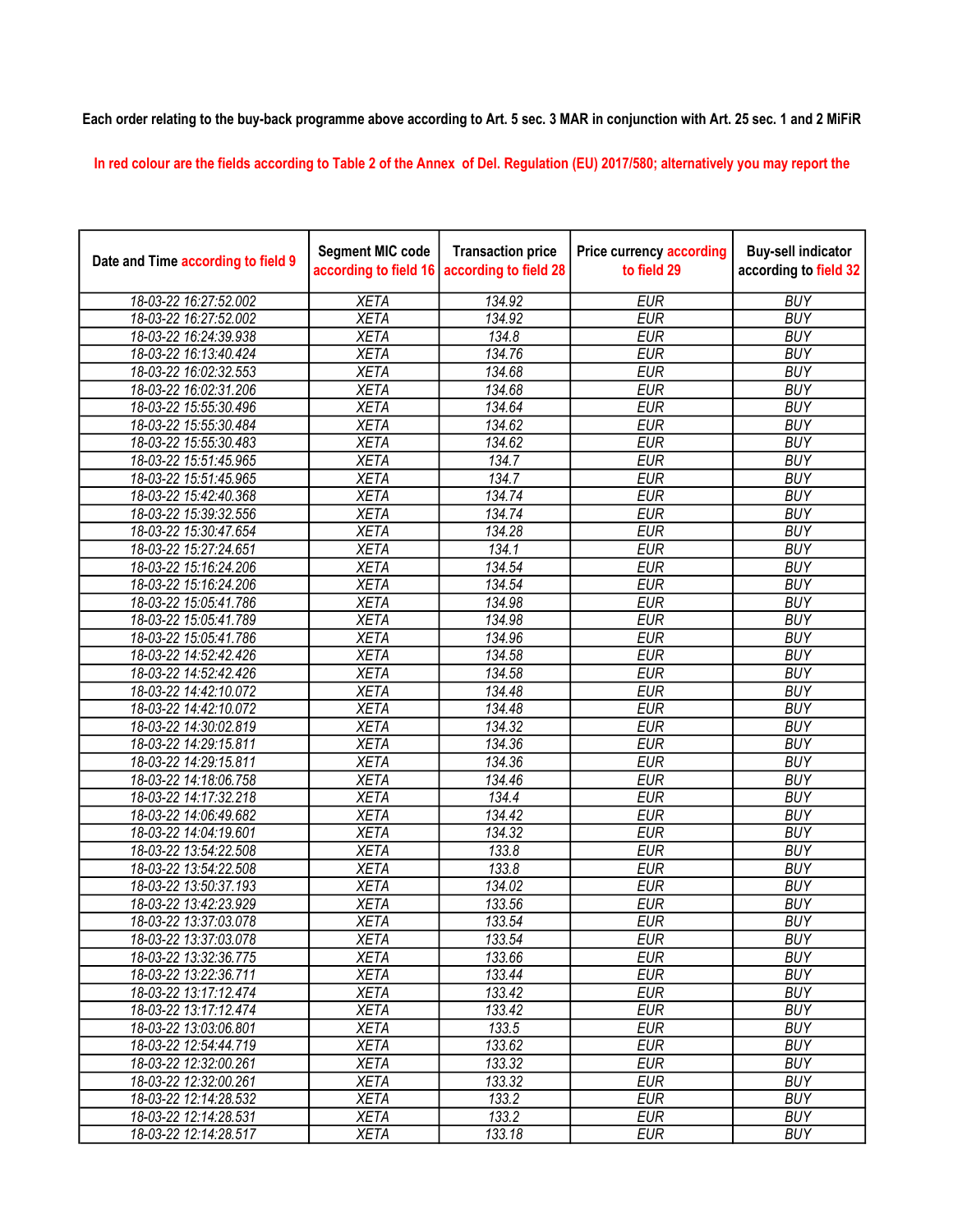| 18-03-22 12:08:03.190 | <b>XETA</b> | 133.32 | <b>EUR</b> | <b>BUY</b> |
|-----------------------|-------------|--------|------------|------------|
| 18-03-22 12:08:03.190 | <b>XETA</b> | 133.32 | <b>EUR</b> | <b>BUY</b> |
| 18-03-22 12:05:24.179 | <b>XETA</b> | 133.12 | <b>EUR</b> | <b>BUY</b> |
| 18-03-22 12:05:24.179 | <b>XETA</b> | 133.12 | <b>EUR</b> | <b>BUY</b> |
| 18-03-22 12:05:24.179 | <b>XETA</b> | 133.12 | <b>EUR</b> | <b>BUY</b> |
| 18-03-22 12:05:21.935 | <b>XETA</b> | 133.12 | <b>EUR</b> | <b>BUY</b> |
| 18-03-22 12:05:21.934 | <b>XETA</b> | 133.12 | <b>EUR</b> | <b>BUY</b> |
| 18-03-22 12:05:21.931 | <b>XETA</b> | 133.14 | <b>EUR</b> | <b>BUY</b> |
| 18-03-22 12:05:21.931 | <b>XETA</b> | 133.14 | <b>EUR</b> | <b>BUY</b> |
| 18-03-22 12:05:21.934 | <b>XETA</b> | 133.12 | <b>EUR</b> | <b>BUY</b> |
| 18-03-22 12:05:21.932 | <b>XETA</b> | 133.12 | <b>EUR</b> | <b>BUY</b> |
| 18-03-22 12:05:21.931 | <b>XETA</b> | 133.14 | <b>EUR</b> | <b>BUY</b> |
| 18-03-22 12:05:21.931 | <b>XETA</b> | 133.14 | <b>EUR</b> | <b>BUY</b> |
| 18-03-22 12:05:21.931 | <b>XETA</b> | 133.14 | <b>EUR</b> | <b>BUY</b> |
| 18-03-22 12:05:19.002 | <b>XETA</b> | 133.14 | <b>EUR</b> | <b>BUY</b> |
| 18-03-22 12:05:19.002 | <b>XETA</b> | 133.14 | <b>EUR</b> | <b>BUY</b> |
| 18-03-22 11:59:29.731 | <b>XETA</b> | 132.38 | <b>EUR</b> | <b>BUY</b> |
| 18-03-22 11:59:29.731 | <b>XETA</b> | 132.38 | <b>EUR</b> | <b>BUY</b> |
| 18-03-22 11:57:32.740 | <b>XETA</b> | 132.8  | <b>EUR</b> | <b>BUY</b> |
| 18-03-22 11:57:32.740 | <b>XETA</b> | 132.8  | <b>EUR</b> | <b>BUY</b> |
| 18-03-22 11:57:32.740 | <b>XETA</b> | 132.8  | <b>EUR</b> | <b>BUY</b> |
| 18-03-22 11:37:24.192 | <b>XETA</b> | 133    | <b>EUR</b> | <b>BUY</b> |
| 18-03-22 11:34:22.326 | <b>XETA</b> | 132.78 | <b>EUR</b> | <b>BUY</b> |
| 18-03-22 11:15:18.955 | <b>XETA</b> | 132.8  | <b>EUR</b> | <b>BUY</b> |
| 18-03-22 11:15:18.955 |             | 132.8  | <b>EUR</b> | <b>BUY</b> |
|                       | <b>XETA</b> |        |            |            |
| 18-03-22 11:13:32.411 | <b>XETA</b> | 132.62 | <b>EUR</b> | <b>BUY</b> |
| 18-03-22 11:13:32.411 | <b>XETA</b> | 132.62 | <b>EUR</b> | <b>BUY</b> |
| 18-03-22 10:59:23.649 | <b>XETA</b> | 133.4  | <b>EUR</b> | <b>BUY</b> |
| 18-03-22 10:59:23.649 | <b>XETA</b> | 133.4  | <b>EUR</b> | <b>BUY</b> |
| 18-03-22 10:58:15.008 | <b>XETA</b> | 133.34 | <b>EUR</b> | <b>BUY</b> |
| 18-03-22 10:58:15.000 | <b>XETA</b> | 133.34 | <b>EUR</b> | <b>BUY</b> |
| 18-03-22 10:58:14.999 | <b>XETA</b> | 133.34 | <b>EUR</b> | <b>BUY</b> |
| 18-03-22 10:58:14.999 | <b>XETA</b> | 133.34 | <b>EUR</b> | <b>BUY</b> |
| 18-03-22 10:58:14.708 | <b>XETA</b> | 133.34 | <b>EUR</b> | <b>BUY</b> |
| 18-03-22 10:58:14.688 | <b>XETA</b> | 133.34 | <b>EUR</b> | <b>BUY</b> |
| 18-03-22 10:58:14.658 | <b>XETA</b> | 133.34 | <b>EUR</b> | <b>BUY</b> |
| 18-03-22 10:58:14.708 | <b>XETA</b> | 133.34 | <b>EUR</b> | <b>BUY</b> |
| 18-03-22 10:57:07.384 | <b>XETA</b> | 133.26 | EUR        | <b>BUY</b> |
| 18-03-22 10:57:03.919 | <b>XETA</b> | 133.28 | <b>EUR</b> | <b>BUY</b> |
| 18-03-22 10:56:30.704 | <b>XETA</b> | 133.14 | <b>EUR</b> | <b>BUY</b> |
| 18-03-22 10:55:44.057 | <b>XETA</b> | 133.04 | <b>EUR</b> | <b>BUY</b> |
| 18-03-22 10:55:44.057 | <b>XETA</b> | 133.04 | <b>EUR</b> | <b>BUY</b> |
|                       |             |        |            | <b>BUY</b> |
| 18-03-22 10:54:59.999 | <b>XETA</b> | 133.08 | <b>EUR</b> |            |
| 18-03-22 10:54:59.999 | <b>XETA</b> | 133.08 | <b>EUR</b> | <b>BUY</b> |
| 18-03-22 10:54:59.753 | <b>XETA</b> | 133.08 | <b>EUR</b> | <b>BUY</b> |
| 18-03-22 10:54:59.732 | <b>XETA</b> | 133.08 | <b>EUR</b> | <b>BUY</b> |
| 18-03-22 10:54:59.712 | <b>XETA</b> | 133.08 | <b>EUR</b> | <b>BUY</b> |
| 18-03-22 10:54:59.682 | <b>XETA</b> | 133.08 | <b>EUR</b> | <b>BUY</b> |
| 18-03-22 10:54:59.632 | <b>XETA</b> | 133.08 | <b>EUR</b> | <b>BUY</b> |
| 18-03-22 10:54:59.583 | <b>XETA</b> | 133.08 | <b>EUR</b> | <b>BUY</b> |
| 18-03-22 10:54:12.796 | <b>XETA</b> | 133.12 | <b>EUR</b> | <b>BUY</b> |
| 18-03-22 10:53:44.917 | <b>XETA</b> | 133.08 | <b>EUR</b> | <b>BUY</b> |
| 18-03-22 10:53:08.572 | <b>XETA</b> | 133.18 | <b>EUR</b> | <b>BUY</b> |
| 18-03-22 10:52:43.879 | <b>XETA</b> | 133.2  | <b>EUR</b> | <b>BUY</b> |
|                       |             |        |            |            |